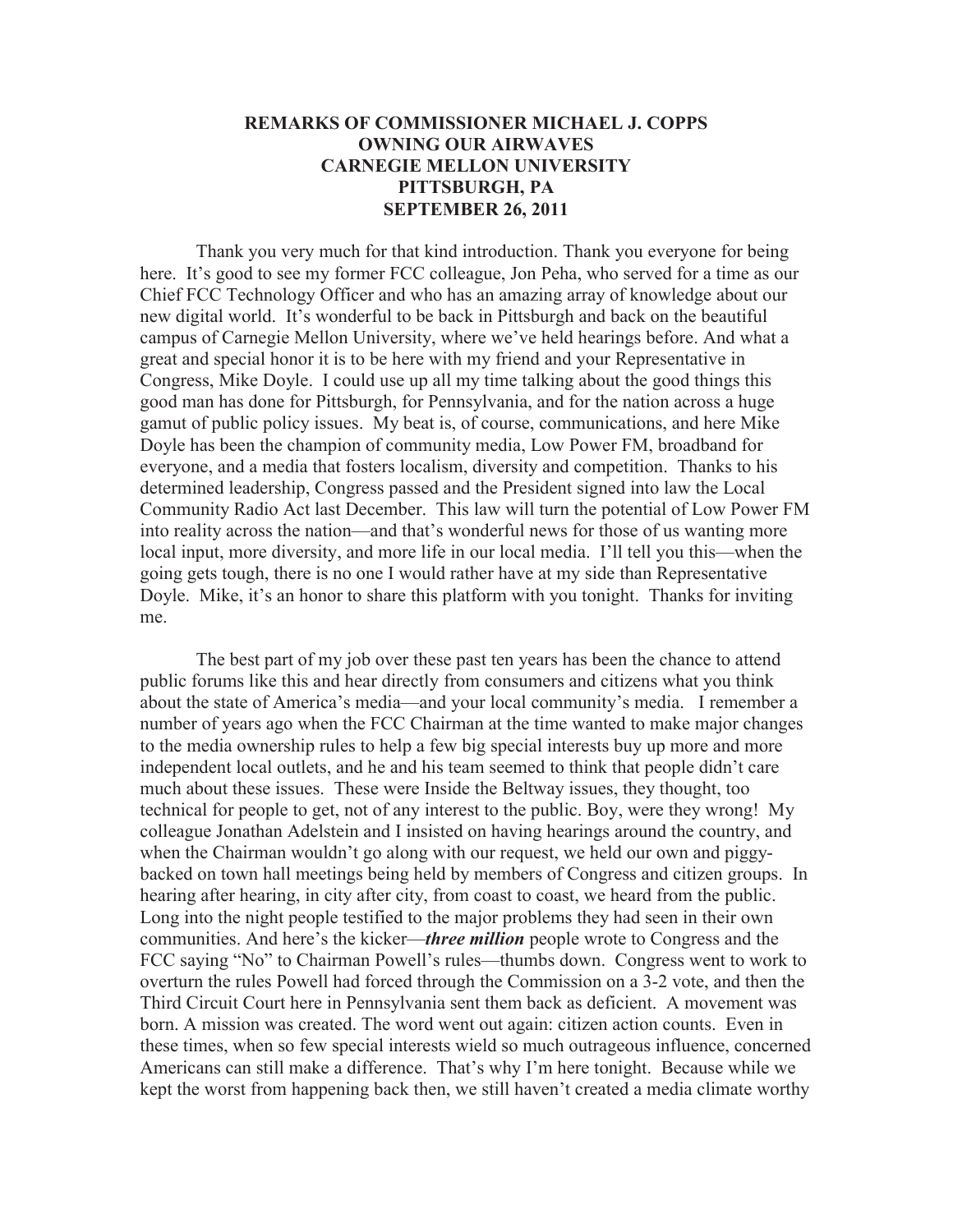of our country's needs and our country's citizens. And I'm convinced it won't happen without real citizen action—from you, anyone you can influence, anyone you can talk to, write to or somehow communicate with. If we are to ever have media of the people, by the people, and for the people, you need to take this fight on.

The stakes could not be higher. I truly believe what is on the line is the continuation of our self-governing democracy. If we are denied quality news and information, if we are denied in-depth investigative reporting, and if we are denied a media environment wherein independent voices can speak and be heard, then we won't be able to sustain an informed electorate.

As a Commissioner at the FCC, I have been pushing to ensure that each and every citizen of this nation has available the news and information they need in order to be contributing participants in the affairs of the nation. But without a serious national effort and significant policy changes, our media environment is only going to get worse. That means even more media outlets in fewer and fewer hands. Media consolidation continues—just this year we've seen Comcast-NBCU, Citadel-Cumulus, and now Sinclair buying up more stations, for just a few examples. It means more glitzy infotainment masquerading as real news. It means more reporters walking the street in search of a job instead of walking the beat in search of a story. It means a crippled and stunted small "d" democratic dialogue.

Some would have you believe all will somehow be right. New media broadband and the Internet—will replace traditional newspapers and broadcast news. Now I'm the first to welcome the new opportunities created on the Net and the lowered barriers to entry it is capable of providing. But when you look at the top 20 news sites on the web, it is, by-and-large, the same song from the same big media players who have a hefty percentage of the audience's eyeballs. The overwhelming bulk of the news we get—well over 90 per cent—continues to originate from newspaper and broadcast journalism. The problem is: there is so much less of it. According to a new study by scholar Matthew Hindman, 98% of local news *on the web* originates from traditional news outlets, and local news online accounts for less than one-half of one percent of all page views.

So online news has not plugged the gap left behind by the erosion of traditional journalism. And, all the while, traditional journalism shrinks. Hundreds of newsrooms have been shuttered; tens of thousands of reporters laid off; bureaus at home and overseas closed down; hundreds of thousands of stories that should have been told have gone untold, uncovered, unheard. The mission of journalism to hold the powerful accountable is a shell of its former self. State capitals go uncovered, with many more lobbyists than reporters. In Washington, more than half the states don't have a single reporter accredited to Capitol Hill. How's that for holding the powerful accountable?

An FCC staff report this summer highlighted some of the ills our media is suffering from. One-third of local broadcast TV stations do little to no news, the report said. As an often-accepted practice, institutions pay stations for favorable coverage,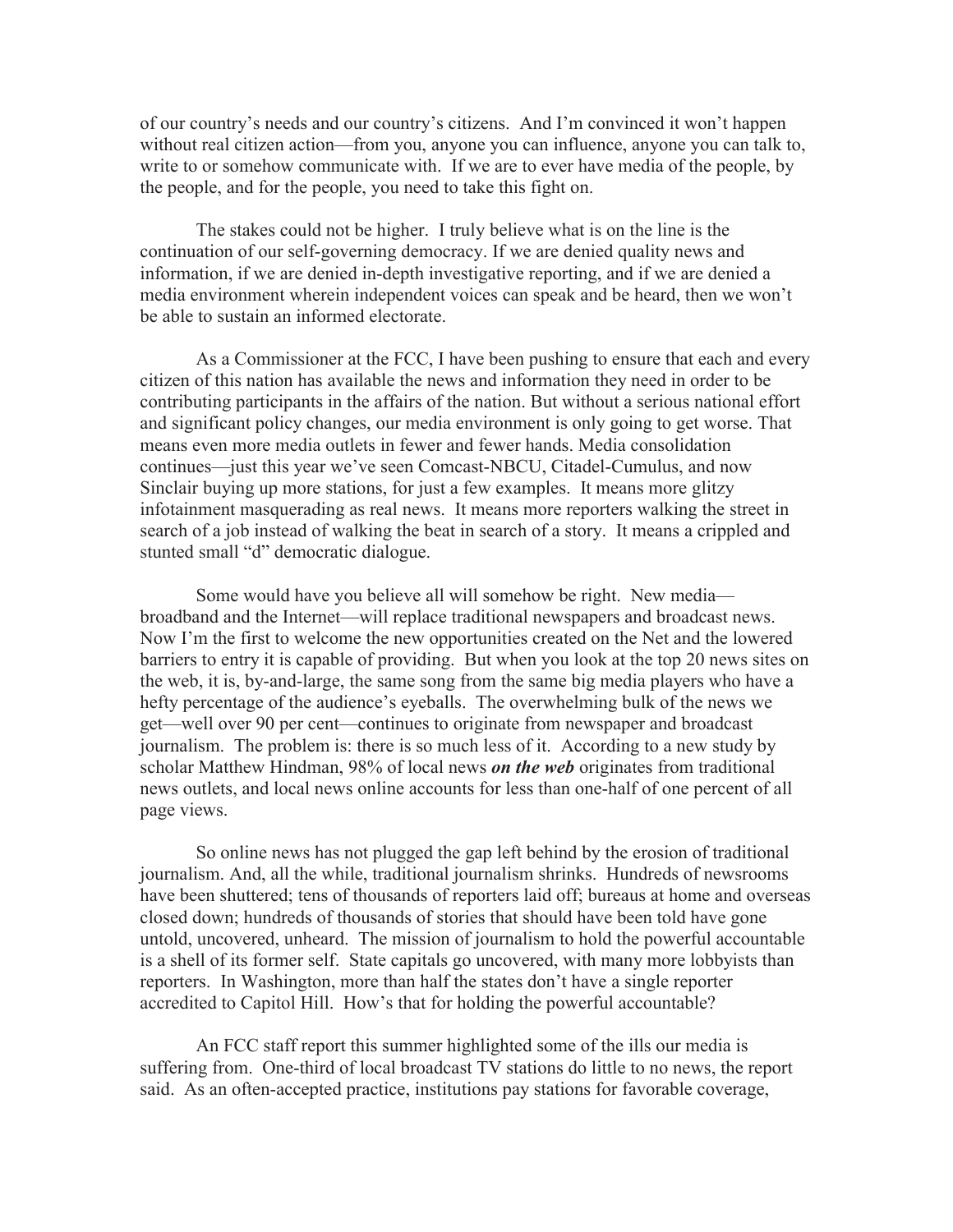including a hospital that paid a TV broadcaster \$100,000 for some positive stories. The FCC Report was informative but, unfortunately, its recommendations were weak—far too weak to make a real dent in curing what ails the media. What was missing from the recommendations section was any hint of the boldness we need if we are serious about righting the many media wrongs we see around us.

One of the potentially useful recommendations to come from the report was the call for greater disclosure. Now I am all for disclosure and in fact voted for enhanced disclosure back in 2007. What the report recommends is that stations' public files be moved online, instead of being accessible only at broadcasters' studios, so that citizens curious about how broadcasters were fulfilling their public interest obligations could easily access the files. But—and this is a big but—let's keep in mind that disclosure and transparency are means to an end—not ends in themselves. Providing only the files, without providing the means to deal with any problems that are uncovered, or with any citizen complaints that develop, defeats the whole purpose of disclosure. It's like a doctor identifying your symptoms but then prescribing no medicine.

Here's a better idea. Instead of the current FCC rubberstamp license renewal process, wherein every eight years a broadcaster sends in his application and we grant it without doing any serious review about the station's public service performance, how about a policy that demands licensees to renew every three years and we take a good, hard look at the licensees' records and match them up with some guidelines to demonstrate they are providing your communities with real local news and information, that they are reflecting the diversity of all your media market's citizens, that they are open to the expression of diverse viewpoints, and that they are actually talking with people in their communities of service about the programs people would like to see and hear and the issues that are important to them? Is that asking too much? I don't think so. And, if we find that a station is not serving its community of license in a significant way, then let's take that license and give it to someone who will. With that kind of approach, I don't think it would take very long for the word to go forth that the FCC is back in the business of enforcing the public interest.

Well, I get enthused about this subject and I could go on and on, but we want to hear from our panels and hear from you, so I'll close with one final plea: We need to be a news-literate people, we need to be an informed electorate, and we need to be informed enough to deal with all the really tough and dangerous issues hurtling at us right now. We've got some really serious challenges out there—to our economy, to our ability to compete in the modern world, to educate our kids, to care for our health, to protect our planet, to open the doors of opportunity for every American. We won't get it done without citizens armed with the facts and knowing—really knowing—what's going on out there—in their local communities, their nation, the huge threatening world around us. The premise of our democracy is a well-informed citizenry.

This is not a new challenge that we face. It's as old as America. George Washington, Thomas Jefferson and James Madison talked about it. They knew they were embarked on a risky experiment—preserving the fragile young republic they had fought